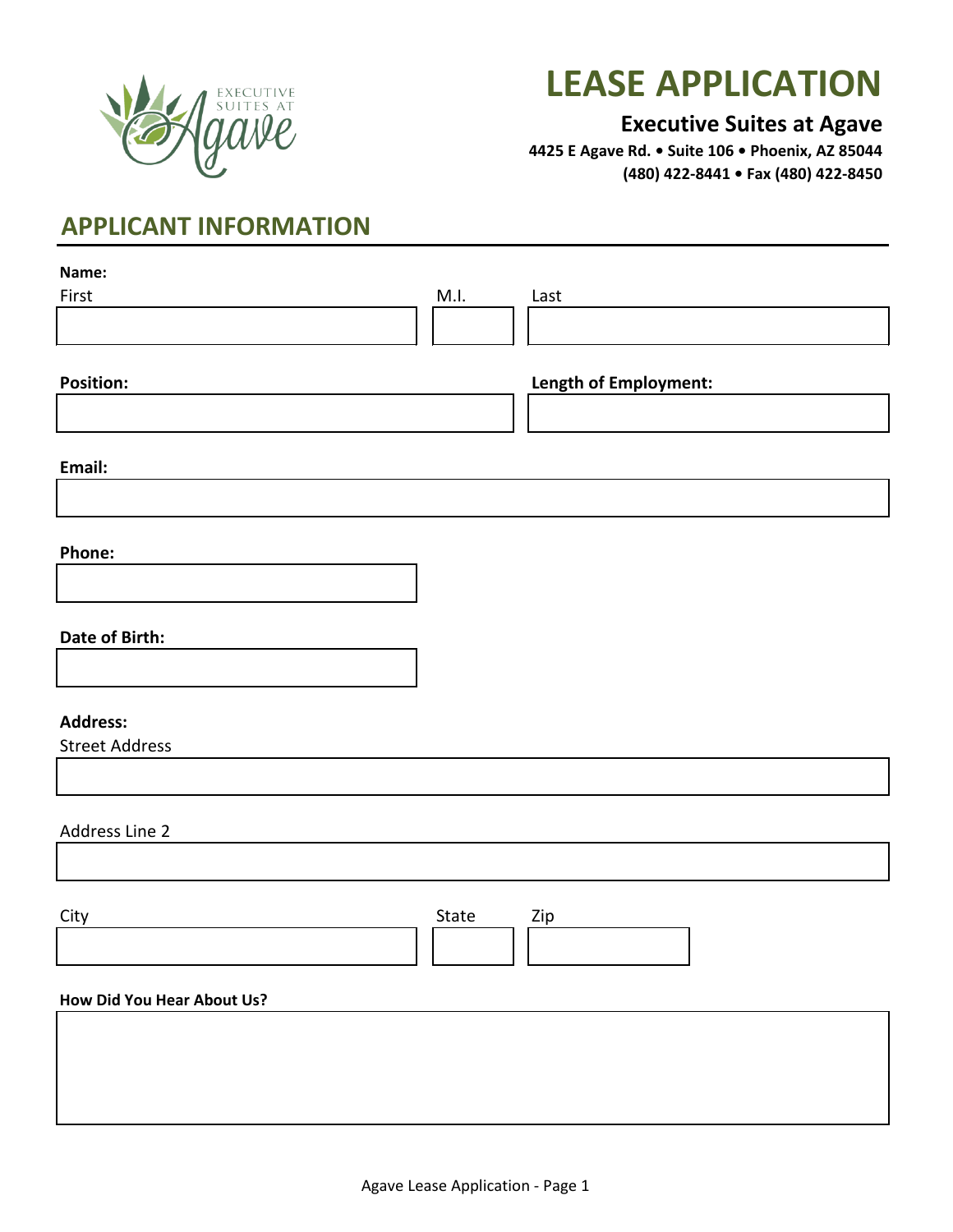### **BUSINESS INFORMATION**

**Business Name:**

**Additional DBA or Trade Names that may receive mail:**

**Type of Business/es:**

#### **Previous Business Address:**

Street Address

| City                                                                | State | Zip |  |  |
|---------------------------------------------------------------------|-------|-----|--|--|
| Names of Additional Employees that may receive mail (not on lease): |       |     |  |  |

| Date Requested to Begin Office Lease*:                                                                                         |                    |                 |          |  |
|--------------------------------------------------------------------------------------------------------------------------------|--------------------|-----------------|----------|--|
|                                                                                                                                | <b>Lease Term:</b> | # Year/s or M/M | Suite #: |  |
| * All leases go through the end of the month. If moving in mid-month, those days will be prorated and appropriate tax applied. |                    |                 |          |  |

| Signature | <b>Date</b> |
|-----------|-------------|
|           |             |
|           |             |

#### **APPLICATION PROCESS**

Please submit completed application in person, via email or fax to Executive Suites at Agave, 4425 E Agave Rd. Suite #106, Building 2, Phoenix, AZ 85044; email: exsuitesagave@gmail.com; fax: (480) 422-8450. Fees may be paid with with certified funds (Cashier's Check or Money Order) or you may request

to be invoiced online through QuickBooks. Please mark your preference below.

*Application fee is \$100. Background check fee is \$50.*

Please call Julie at (480) 422-8441 (office) or (480) 241-8257 (cell) if you have any questions.





*Thank you for choosing Executive Suites at Agave!*

Agave Lease Application - Page 2